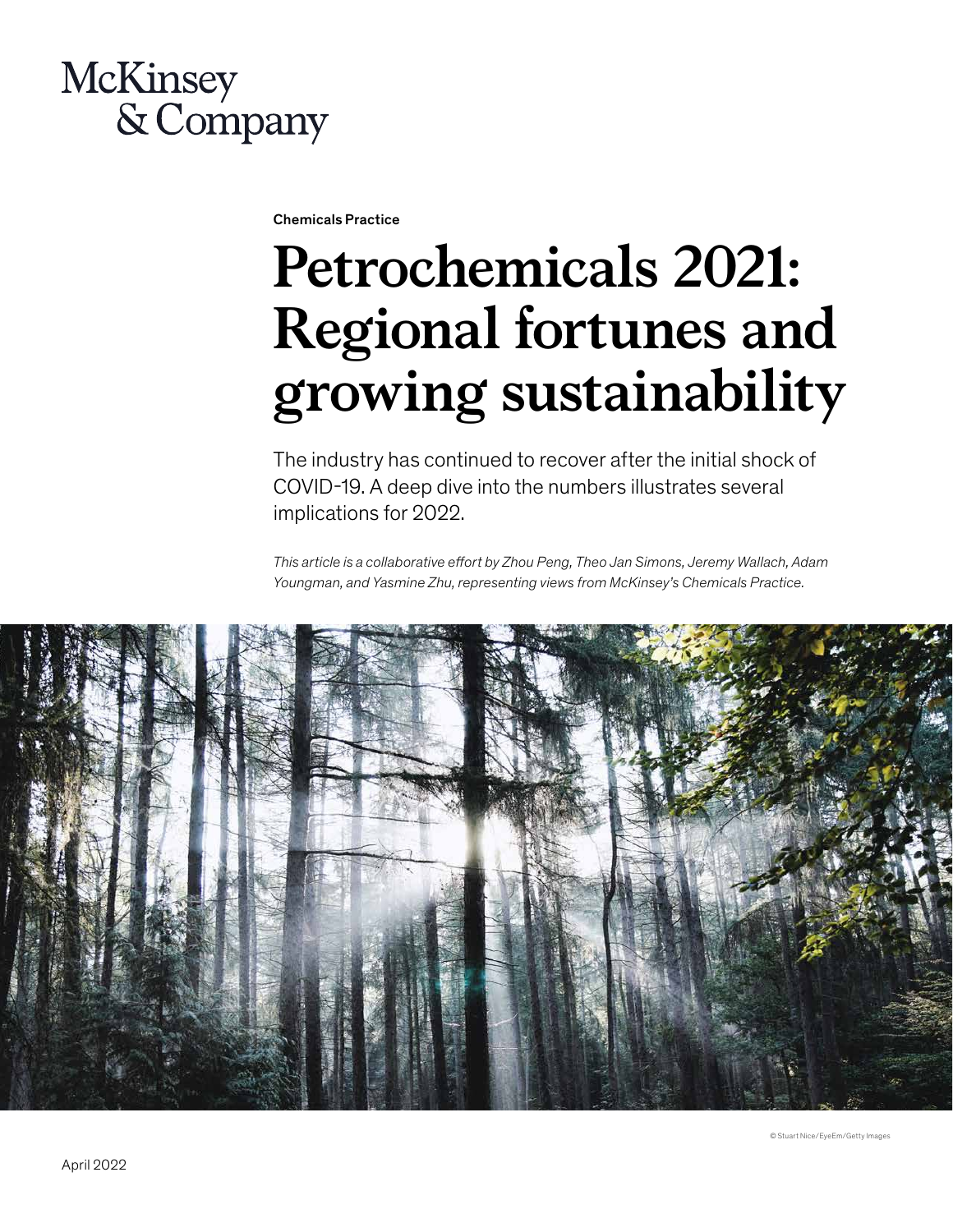Petrochemicals proved their resilience in 2021. Despite unexpected challenges, such as new COVID-19 variants, rising commodity costs, and supply chain disruptions, the petrochemical market tightened, leading to unprecedented value creation. Overall, the industry has seen healthy demand growth, as well as significant momentum for plastics recycling and decarbonization.

Careful study of five key factors and activities that affected the industry in 2021—demand recovery and profitability, unprecedented supply chain and production disruptions, regional dynamics, the circular economy, and decarbonization momentum reveals a series of industry implications for 2022.

#### **Strong demand recovery and profitability**

As industrials gradually recovered and markets reopened after the initial shock of COVID-19 in 2020, demand for petrochemicals has continued to grow. High demand in the packaging industry led to continued resilience for polyethylene (PE) and polypropylene (PP), with growth of 5 to 6 percent from 2020 into 2021. Other plastics, such as polyethylene terephthalate (PET), polystyrene (PS), and polyvinyl chloride (PVC), each of which took a hit in 2020 with flat or negative growth, have rebounded at a rate higher than pre-COVID-19 levels (Exhibit 1). This recovery was mostly bolstered by the reopening of end markets. For example, as vaccination rates increased, so did the ability and desire to travel. As a result, the textile, construction, and transportation industries are on track with reopening businesses and retail outlets.

#### Exhibit 1

# The petrochemicals industry enjoyed strong revenue and profits in 2021.



Growth in demand for key petrochemicals,

Top 100 petrochemical players, EBITDA by market cap, Q1 2019 to Q4 2020, indexed to Q1 2019 = 100



<sup>1</sup> Year over year

2 Polyethylene. 3 Polypropylene.

4 Polyethylene terephthalate.

<sup>5</sup>PS is polystyrene; EPS is extracellular polymeric substances.

6 Polyvinyl chloride. 7 Styrene-butadiene rubber.

Source: IHS Markit; McKinsey Corporate Performance Analysis Tool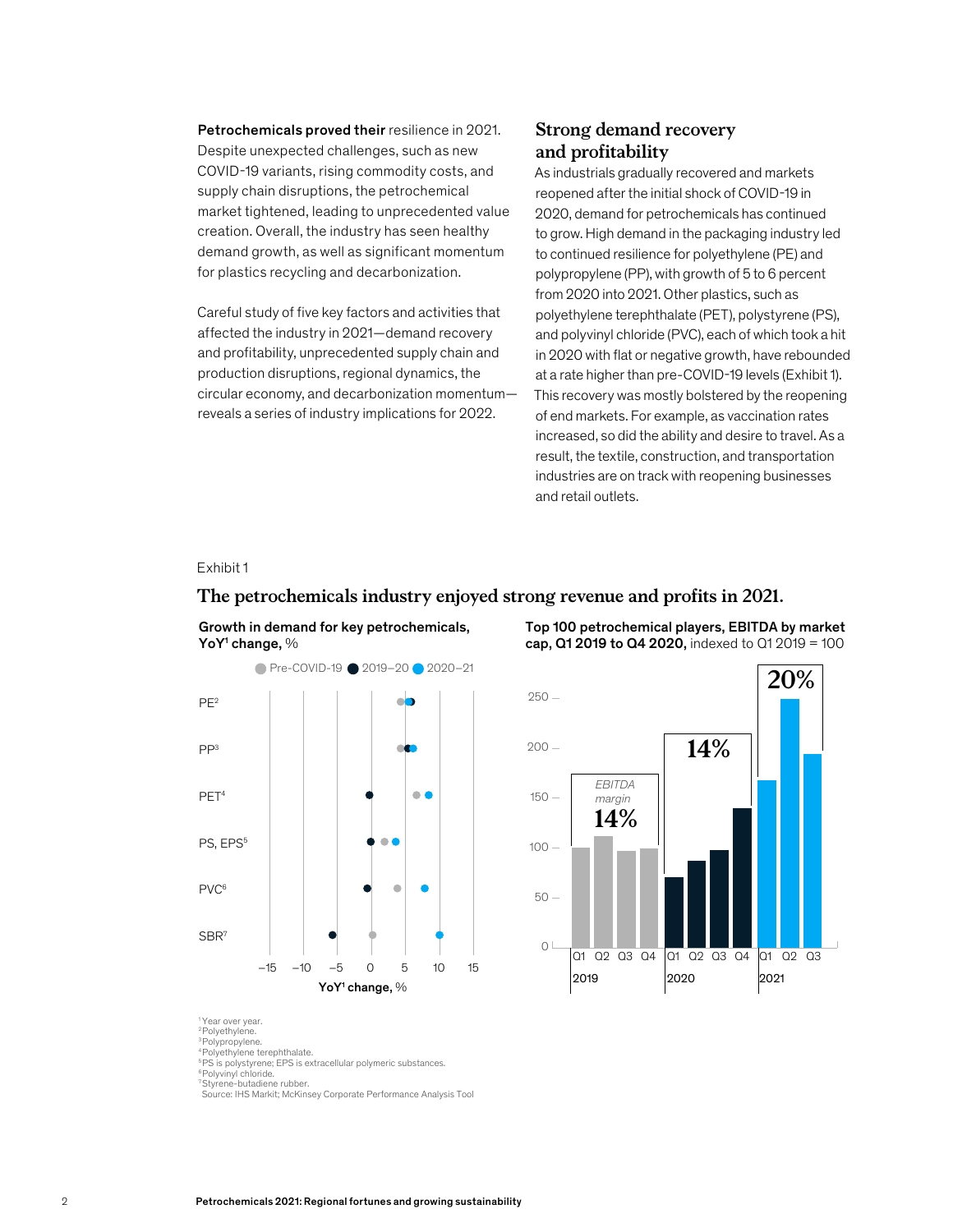Strong demand recovery has supported margin expansion for most petrochemical players. Despite an initial drop in EBITDA in early 2020, the petrochemicals industry quickly rebounded and has subsequently been on a strong upward growth trajectory. In 2021, EBITDA by market cap for the top 100 petrochemical players expanded by 50 to 100 percent over pre-COVID-19 levels. The average EBITDA margin also increased to approximately 20 percent, compared with about 14 percent in 2019. While increased demand was a factor in margin growth, price spikes driven by supply disruption and market tightness also contributed.

#### **Unprecedented supply chain and production disruptions**

One drastic difference between 2021 and previous years was the emergence of significant supply chain constraints, which led to reduced trade and high shipping costs. Since fourth quarter 2020, port and associated supply chain congestion have had a negative impact on container capacity. Bottlenecks remained on the critical US West Coast, such as container vessel congestion and reduced labor availability at ports due to the pandemic. As a result, plastics shipping had to compete with higher-value goods, such as toys and furniture parts, for space on containers. This led to a significant trade flow decrease and an increase in shipping costs between regions (Exhibit 2). Taking

high-density polyethylene (HDPE) as an example, trade dropped 30 to 50 percent in 2021, while shipping costs rose from \$100 per ton to \$500 per ton.

Regional production disruptions further exacerbated the problem. In February 2021, Winter Storm Uri caused significant capacity shutdowns in North America, which curbed a majority of ethylene and propylene supplies along the US Gulf Coast. Consequently, PE prices in North America spiked at record-high levels, increasing from \$1,000 per metric ton to approximately \$2,000 per metric ton.

Trade-flow constraints also kept market dynamics disconnected and prices divergent across geographies. Although the North American market for PE was tight (market undersupply), the market in Northeast Asia remained long (market oversupply). PE demand in the latter increased much more slowly, at about 1 percent from 2020 to 2021, well below the world average of 3 to 5 percent. This was partially due to China's dual-control energy policy, which reduced the downstream conversion capacity.1 However, about five million metric tons per year (MTPA) of new PE capacity came online in the region in 2021, leading to a reduced utilization rate and much lower PE prices throughout Asia compared with the United States and Western Europe.

**One drastic difference between 2021 and previous years was the emergence of significant supply chain constraints, which led to reduced trade and high shipping costs.**

<sup>1</sup> For more on China's dual-control energy policy, see "What does the dual control of energy policy in China mean for Replenishh?," Replenishh, October 11, 2021.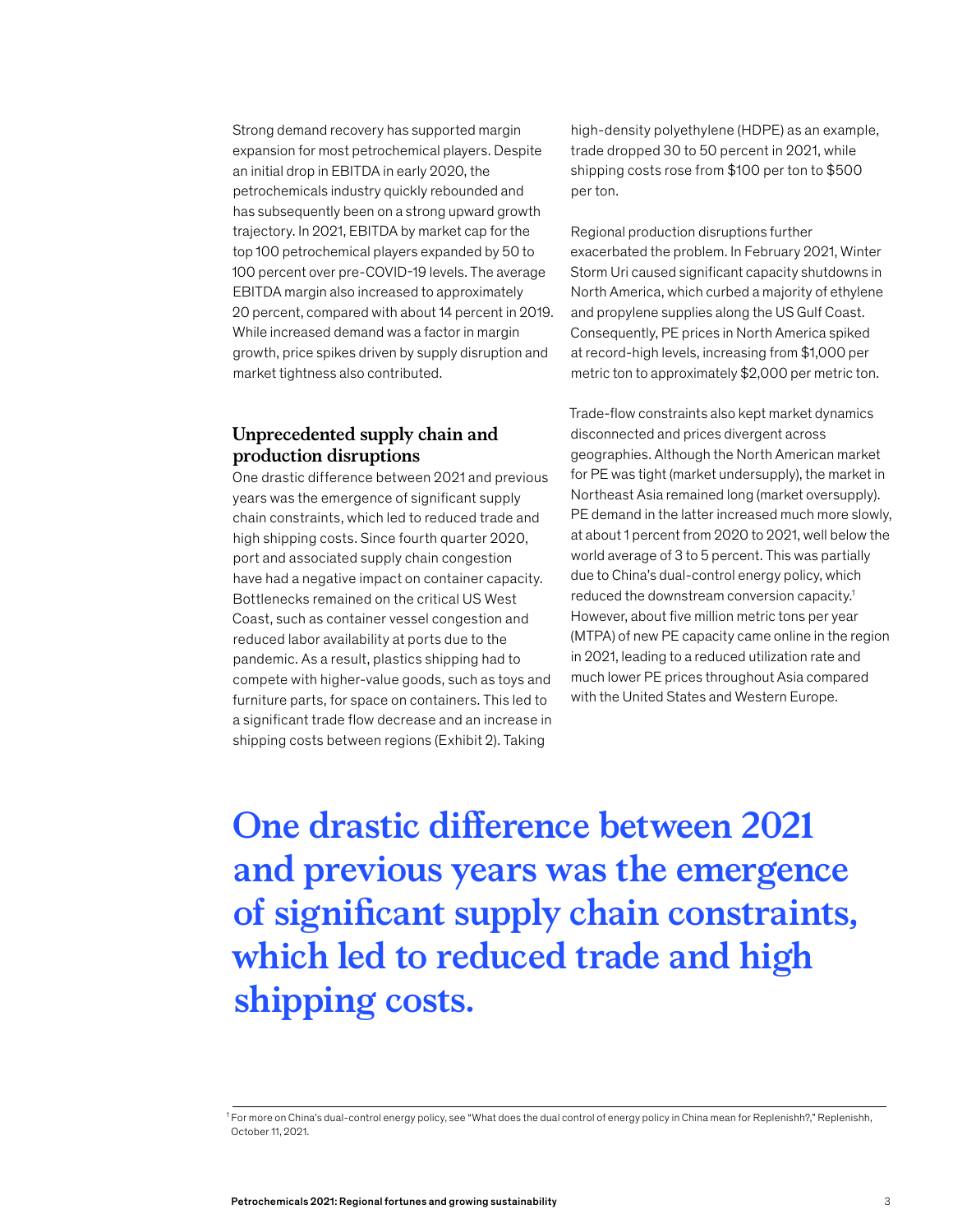$\mathsf E$ xhibit 2  $L$ Allibit  $2$ 

#### OEMs face four main challenges in the electric-vehicle market. **OEMs face four main challenges in the electric-vehicle market.**



1 HDPE is high-density polyethylene. 2 HDPE BM is high-density polyethylene blow mold. Source: IHS Markit; ITC; Xeneta

#### **Varying regional dynamics**

North American and European producers experienced historically high margins in the petrochemical value chain of ethylene and PE. In 2021, as oil prices gradually recovered to \$70 per barrel, the cost curve for ethylene became steeper and favored Middle Eastern and North American producers with competitive ethane feedstocks. As a result, the North American ethylene margin nearly doubled over 2020 levels (Exhibit 3). The tight PE market, driven by production disruptions, also favored merchant PE producers, whose margins expanded to record-high levels of \$600 to \$900 per metric ton. Similarly, the ethylene margin in Western Europe recovered to pre-COVID-19 levels with significant expansions for PE producers because of market tightness and price spikes.

Asian PE producers, however, experienced less remarkable margins. In China, ethylene and PE margins have been negative since the second half of 2021 because of two major headwinds: rising oil prices increasing production costs for naphtha crackers and weak regional demand and market length putting pressure on local prices and further squeezing margins.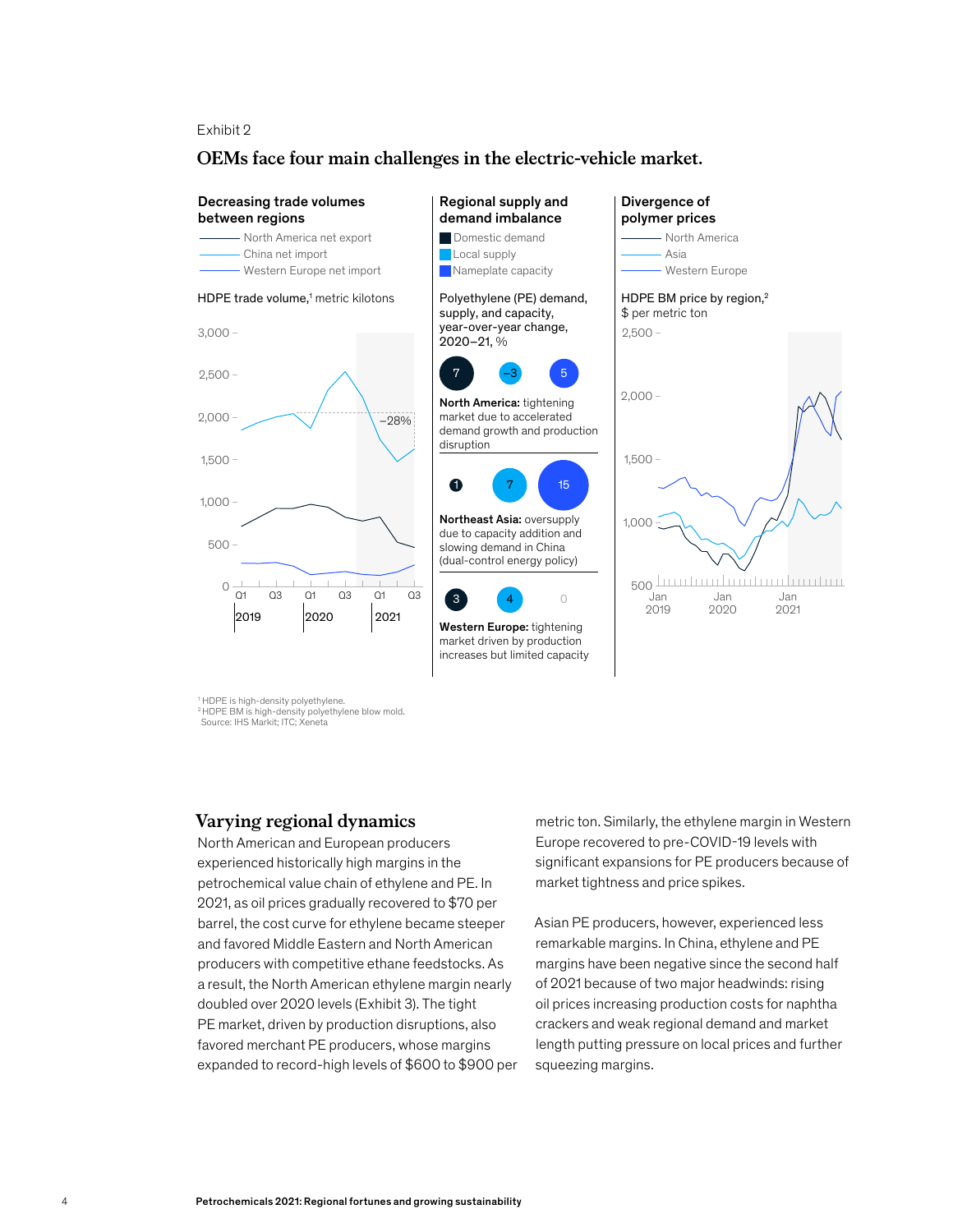#### Exhibit 3

# Players faced different outcomes as regional dynamics varied.



Polyethylene (PE) cash margin, integrated vs ethylene only, Q1 2019 to Q4 2021, \$ per metric ton

Regional differences also exist for the propylene and PP chain. The margin skyrocketed for North American and European nonintegrated PP producers—in 2021, the gross margin jumped from historical levels of approximately \$150 per metric ton to more than \$500 per metric ton due to production disruptions and the shortage of PP. North America also switched from net exports to net imports in 2022, but trade constraints made it harder to pull in imports. On the other side of the world, however, the PP market in Asia did not experience the same level of market shortage, leading to limited margin increases for PP players in that region.

#### **Increasing momentum in the circular economy**

In 2021, there were also new investments in recycling and renewable feedstock, primarily driven by strong customer demand and regulatory pressures. On the customer-demand side, more than 80 global consumer-packaged-goods (CPG), packaging, and retail companies made public commitments to reach 15 to 50 percent recycled content in their packaging by 2025.<sup>2</sup> On the regulatory side, several regions and countries established more stringent rules to reduce single-

Source: IHS Markit; McKinsey analysis

<sup>&</sup>lt;sup>2</sup> According to McKinsey analysis.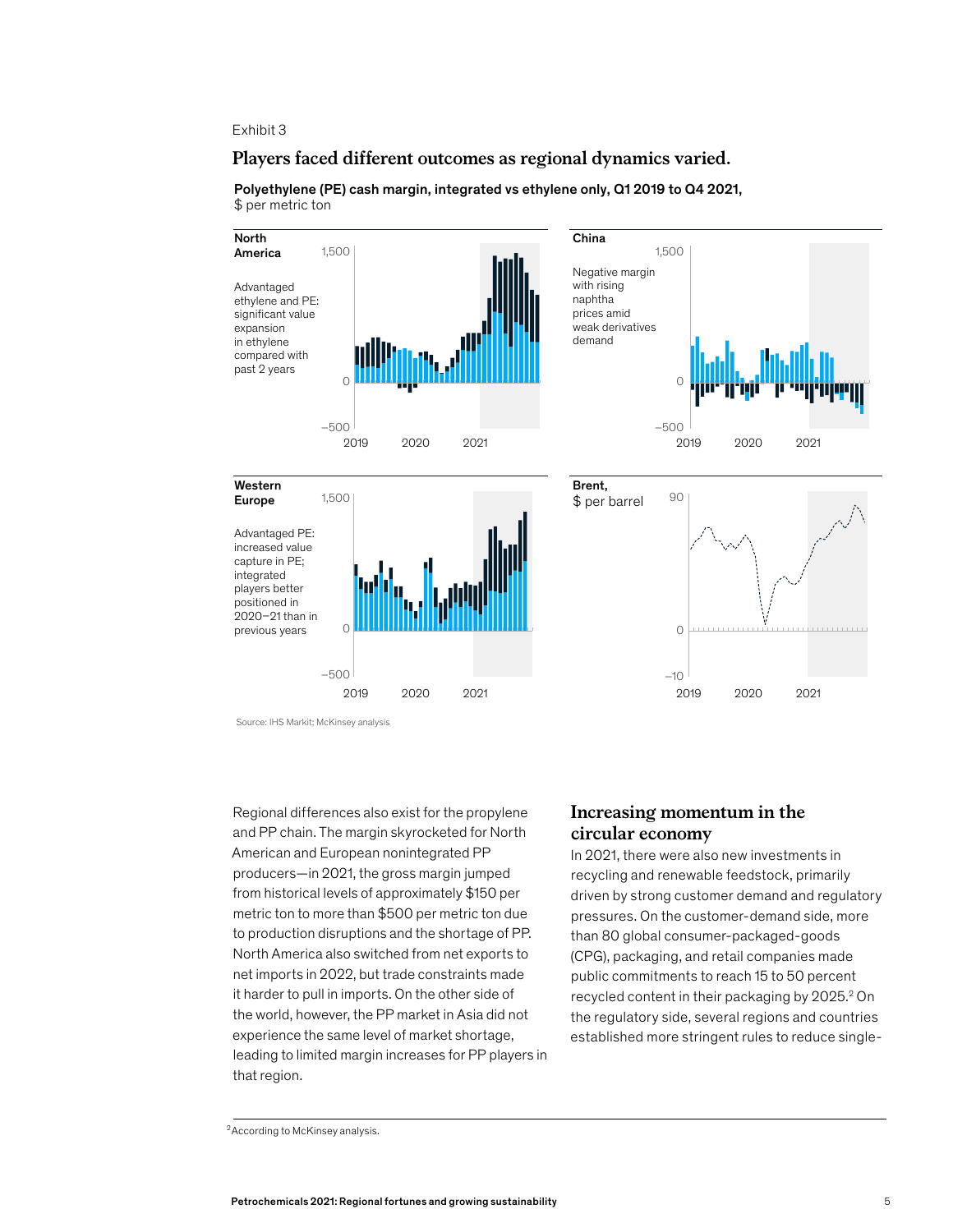use plastics and encourage recycling. For example, the European Plastics Strategy includes a tax on unrecycled waste from plastics packaging.3 Separately, China unveiled national standards for biodegradable plastic materials, such as drinking straws.4

Last year also saw several prominent investments announced in advanced recycling projects, particularly around PET monomer recycling, pyrolysis in conjunction with refining assets, and refinery conversions to bioproducts.<sup>5</sup> Petrochemical companies are leading the way in these areas, committing to recycled, recyclable, or bio-based volumes in their portfolios. As such, we expect advanced recycling to satisfy 4 to 8 percent of total

polymer demand by 2030, which would require more than \$40 billion in capital investment.

#### **Rising decarbonization**

Publicly announced carbon reduction targets have resulted in material action in asset decarbonization, hydrogen, and clean energy with significant capital commitments. In 2021, dozens of the top petrochemical companies made long-term carbon neutral or net-zero emissions goals and mediumterm emissions reduction goals (Exhibit 4). Players are materializing these commitments with activities and investments in asset-efficiency optimization; process setup change; carbon capture, utilization, and storage; electrification; and hydrogen. Other

 $\mathsf E$ xhibit 4  $\mathsf R$ 

### There is significant momentum in the petrochemicals industry toward circularity and decarbonization. **circularity and decarbonization.**



' Announced capital investment in new biochemical plants (eg, polyactic acid—or PLA; and purified terephthalic acid, butanediol, and adipic acid—or PBAT) or<br>recycling projects (eg, pyrolysis). Does not include long-term co  $2$ Top  $25$  petrochemical or diversified chemical players by revenue. Source: IHS Markit

<sup>3&</sup>quot;Plastics own resource," European Commission, accessed April 10, 2022.

<sup>4</sup>AOKI Kenji, "China releases national standards for biodegradable straws," Enviliance Asia, December 28, 2021.

<sup>&</sup>lt;sup>5</sup> According to McKinsey research on advanced recycling.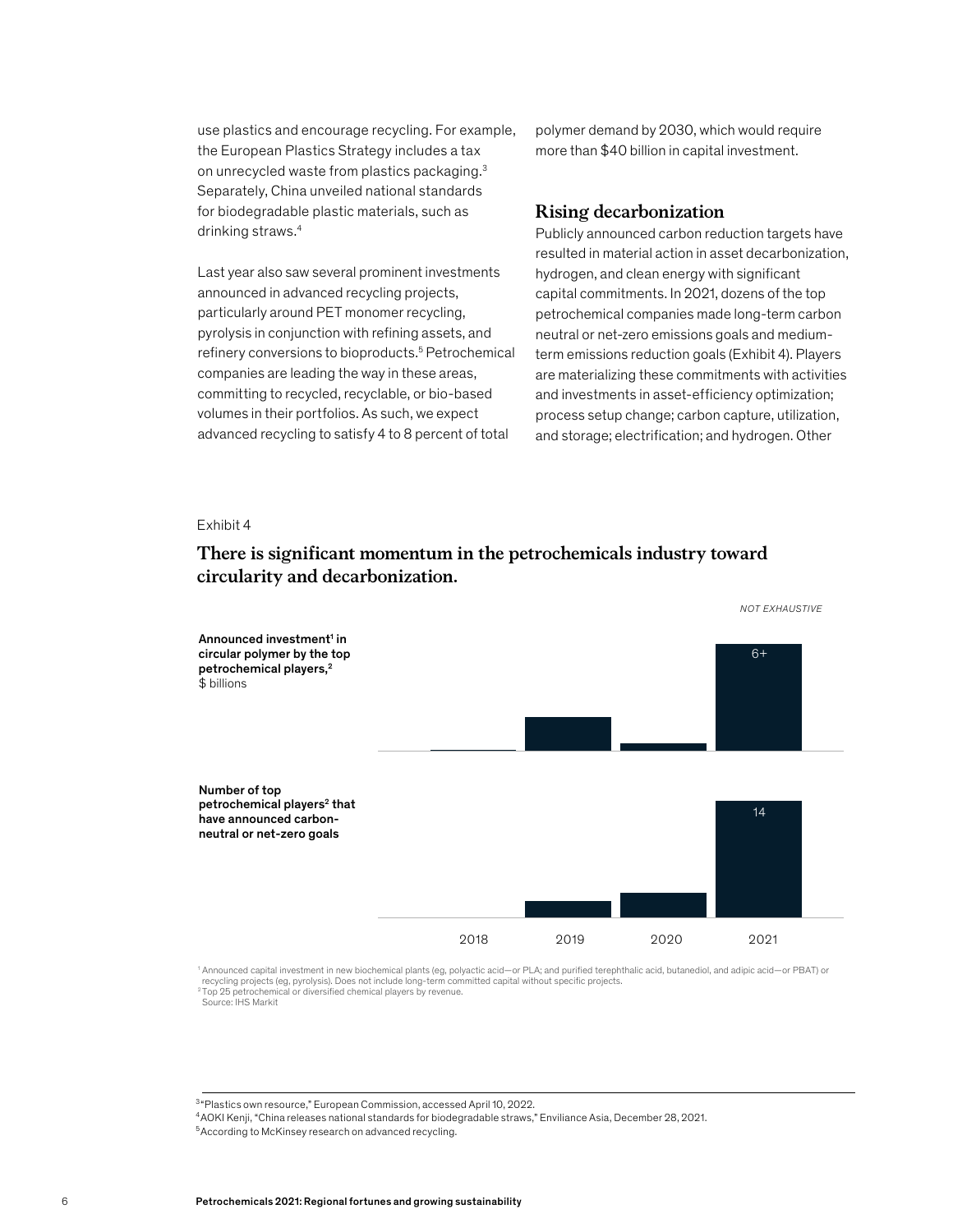major capital investment commitments have been made across regions.

#### **Outlook for 2022 and beyond**

Following a remarkably strong 2021, we expect the petrochemical market to create significant but somewhat lower value in 2022. This will be driven by gradual resolution of supply chain disruption beginning in late 2022 and project start-ups throughout the year. Because supply chain issues are ongoing, the timeline for resolution could vary over the next 12 to 24 months. In a relatively optimistic view that considers the success of interventions from regulators, ports and other hinterland logistics systems could see congestion ease up in third or fourth quarter 2022. However, with pent-up demand and additional operations

shocks, other estimates show recovery beginning in 2023 once significant container ship capacity is added to the market.

In addition, new petrochemical production capacities are expected to come online in 2022, potentially relieving market tightness and reducing price spikes. Thus, the spike in the industry value pool in 2021 is expected to gradually normalize in the near to medium term (Exhibit 5).

All things being equal, we expect the market to trade away the regional arbitrages that currently exist and return to fundamentals, eroding margins particularly in North America and Europe. However, many factors could affect this—for example, heightening geopolitical tensions could reduce the free flow of goods and have an impact on oil prices.

#### Exhibit 5

## The value pool spiked in 2021 in response to expansion in North America, **The value pool spiked in 2021 in response to expansion in North America, but**  but it is expected to rebalance in the near to medium term. **it is expected to rebalance in the near to medium term.**



<sup>1</sup> Includes the 37 biggest chemical companies across the chemical value chain. Does not include products made as coproducts from other routes (steam cracker, refining operations)

2 Other regions include the Middle East, post-Soviet states, and South America. Source: McKinsey analysis